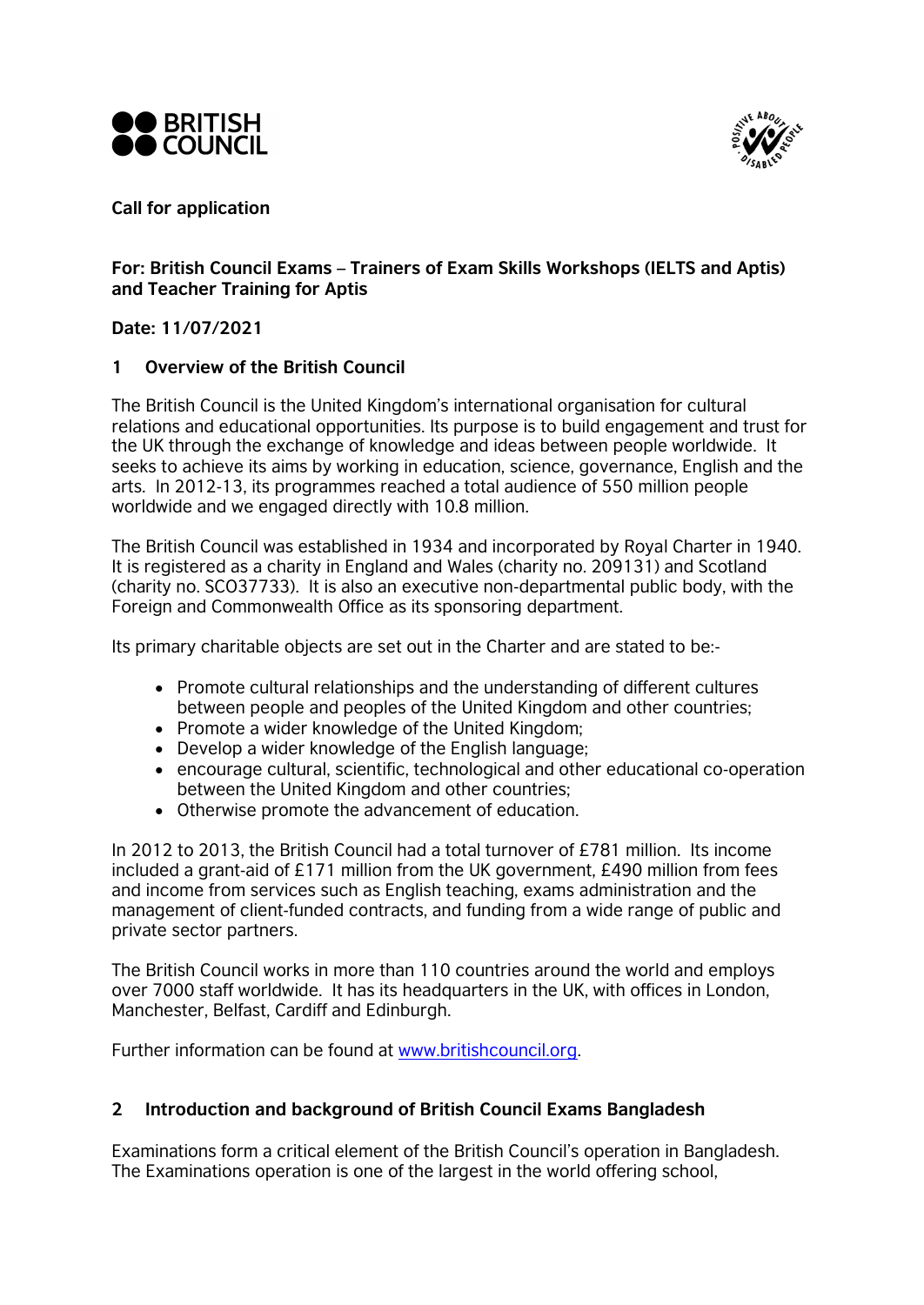professional and English language examinations, especially IELTS. We work with a range of awarding bodies including Cambridge Assessment International English and Pearson Edexcel and are in joint ownership of IELTS with Cambridge and IDP We currently run over 135,000 exams per year, working with a wide range of Awarding Bodies in the UK and delivery partners in Bangladesh. There are about 50 people in the Exams team, mostly based in Dhaka, but in also in Sylhet and Chittagong. Many more invigilation and test day staff are employed to manage each 'examination day'.

# **3 Position**

The British Council seeks to recruit hourly paid trainers to run Exam Skills Workshops (IELTS and Aptis) and Teacher Training for Aptis. We welcome application from individuals.

The selection for trainers will involve a single stage process - prospective candidates submit a completed [application](https://forms.office.com/Pages/ResponsePage.aspx?id=wXVirt3MRkCyoWJFosyj7BJX5fAJInFApz-YxAaUHzRUN0JXRVhRSFNNTDBSODUyMTZWWDlaR0ZDNy4u) and are assessed against the criteria stipulated within this document in section 8.

This position is based on **no work no pay basis**. Workshop schedules will be communicated to selected trainers. Based on their availability on the particular date and time work will be allocated.

### **4 Context of Aptis Teacher Training and Exam Skills Workshop for IELTS and Aptis**

The International English Language Testing System (IELTS) is the world's most popular English language proficiency test for higher education and global migration, with over 3 million tests taken in the last year. IELTS is a test that measures the language proficiency of people who want to study or work in environments where English is used as a language of communication. IELTS provides a valid and accurate assessment of the four language skills: listening, reading, writing and speaking. An easy to use 9-band scale clearly identifies proficiency level, from non-user (band score 1) through to expert (band score 9). IELTS treats all candidates with the utmost fairness and respect by actively avoiding cultural bias and by accepting all standard varieties of native-speaker English, including North American, British, Australian and New Zealand English. Fair and consistent delivery of the test is ensured by secure technology and the continual monitoring of examiners and test results as well as test centre management and facilities. This high quality and secure test helps organisations like yours (whether an educational institution, government professional body or commercial organisation) identify people with the appropriate level of English language proficiency.

Aptis is an English assessment tool designed by the British Council. It is an effective tool to assess ability in all four English skills - speaking, listening, reading and writing. It is designed to help any organization or institution identify the level of English proficiency of their employees or students and find the group of potential people with desired set of skills as well as highlight areas for improvement.

We have government agencies, private institutions and corporates as our Aptis clients. Aptis Teacher Training is required to train their teachers for running sessions before the candidates take the test. On the other hand, the candidates also need Exam Skills before their actual test (both Aptis and IELTS). These sessions will be offered both in F2F from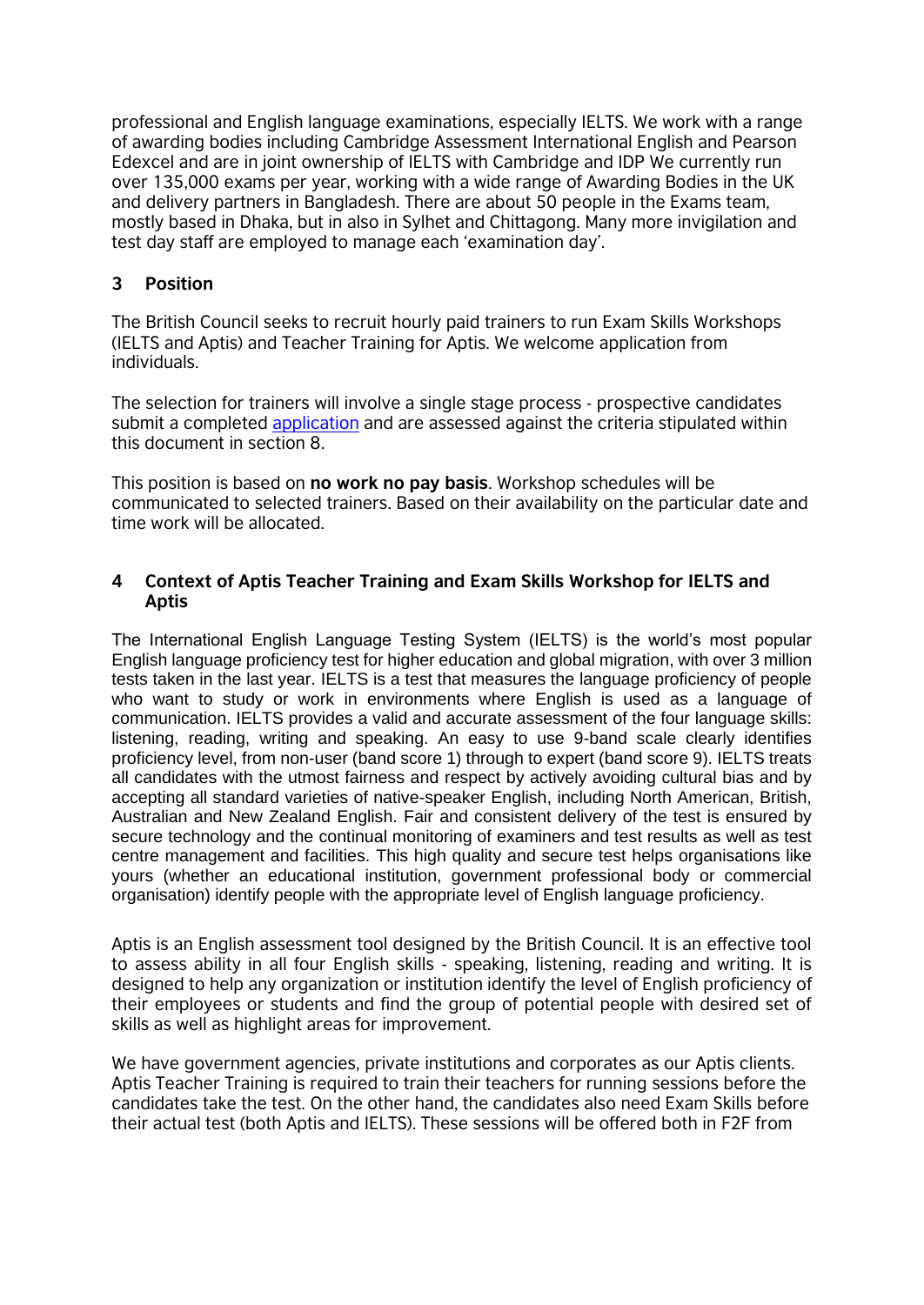different locations or via digital platform.

### **5 Conditions and contractual requirements**

The Contracting Authority is the British Council which includes any subsidiary companies and other organisations that control or are controlled by the British Council from time to time.

The services contract awarded under this tender will be for 24 months.

The appointed trainers will only process personal data accessed in performance of the services in accordance with the British Council 's instructions and will not use such data for any other purpose. The contracted trainers will undertake to process any personal data on the British Council's behalf in accordance with the relevant provisions of the Data Protection Act 1998 and ensure appropriate and legislative consent is acquired where necessary.

The British Council is committed to equality and to positive action to promote this. It believes that an Equal Opportunities Policy helps to ensure that there is no unjustified discrimination in the recruitment, retention, training and development of staff on the basis of gender including transgender, marital status, sexual identify, region and belief, political opinion, race, work pattern, age, disability or HIV/AIDS status, socio-economic background, spent convictions, trade union activity or membership, on the basis of having or not having dependents, or any other relevant grounds. The appointed trainer must agree to operate in accordance with these principles while undertaking work at or on behalf of the British Council.

The British Council is committed to open government and to meeting its legal responsibilities under the Freedom of Information Act 2000 (the "Act"). Accordingly, all information submitted to a public authority may need to be disclosed by the public authority in response to a request under the Act. The British Council may also decide to include certain information in the publication scheme, which the British Council maintains under the Act.

If trainers considers that any of the information included in their completed documentation is commercially sensitive, it should identify it and explain (in broad terms) what harm may result from disclosure if a request is received, and the time period applicable to that sensitivity.

The trainers should be aware that, even where they have indicated that information is commercially sensitive, the British Council might be required to disclose it under the Act if a request is received.

The trainers should also note that the receipt of any material marked 'confidential' or equivalent by the British Council should not be taken to mean that the British Council accepts any duty of confidence by virtue of that marking.

The trainers will comply with all applicable legislation and codes of practice, including, where applicable, all legislation and statutory guidance relevant to the safeguarding and protection of children and vulnerable adults and with the British Council's Child Protection Policy; in addition the trainers will ensure that where they engage any other party to supply any of the services under this agreement that that party will also comply with the same requirements as if they were a party to this agreement.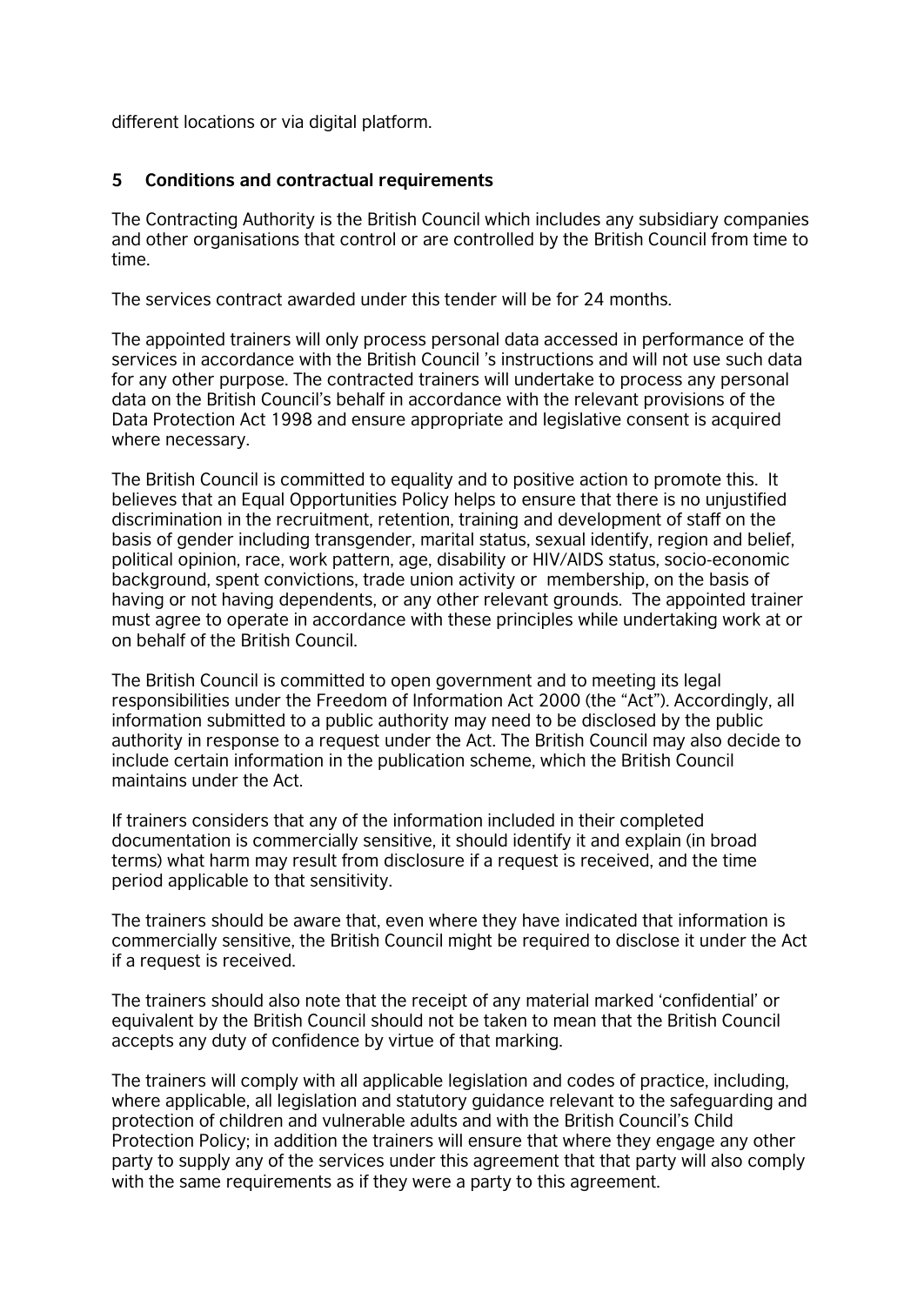All relevant policies that trainers are expected to adhere to can be found on the British Council website – [http://www.britishcouncil.org/about/policies.](http://www.britishcouncil.org/about/policies) The list of policies includes (but it is not limited to):

- Anti-Fraud and Corruption
- Child Protection Policy
- Equal Opportunities Policy
- Fair Trading
- Health and Safety Policy
- Environmental Policy
- Records Management
- Privacy

Mandatory due diligence information will form part of your response to this call. You are required to complete the information related to "mandatory and discretionary rejection" as part of your response.

The British Council's contracting and commercial approach in respect of the required services is set out at for each of the Lots in their respective Schedules (the "Contract"). By submitting a tender, you are agreeing to be bound by the terms of this call and the Contract without further negotiation or amendment.

This document does not constitute an offer to provide goods and/or services to the British Council.

All costs incurred in the preparation of the proposal are the trainer's responsibility.

The British Council reserves the right to request reference information.

The British Council is not obliged to award a contract for these services and reserves the right to withdraw from the procurement process at any stage.

#### **6 Scope of work, specification and outputs**

The British Council seeks to appoint expert trainers to deliver high quality face-to-face and online training interventions for Aptis teachers and Exam Skills Workshops for candidates (IELTS and Aptis) from August 2021 to July 2023.

Each appointed trainer will deliver training interventions as part of an agreed programme of delivery agreed with the British Council.

Trainers will be mobile and be able to reach teachers and candidates from all/specific geographical areas in Bangladesh.

#### **7 Instructions for Responding**

Please complete the online [form](https://forms.office.com/Pages/ResponsePage.aspx?id=wXVirt3MRkCyoWJFosyj7BJX5fAJInFApz-YxAaUHzRUN0JXRVhRSFNNTDBSODUyMTZWWDlaR0ZDNy4u) and submit by 24 July 2021.

The following key points must be considered when responding to this call: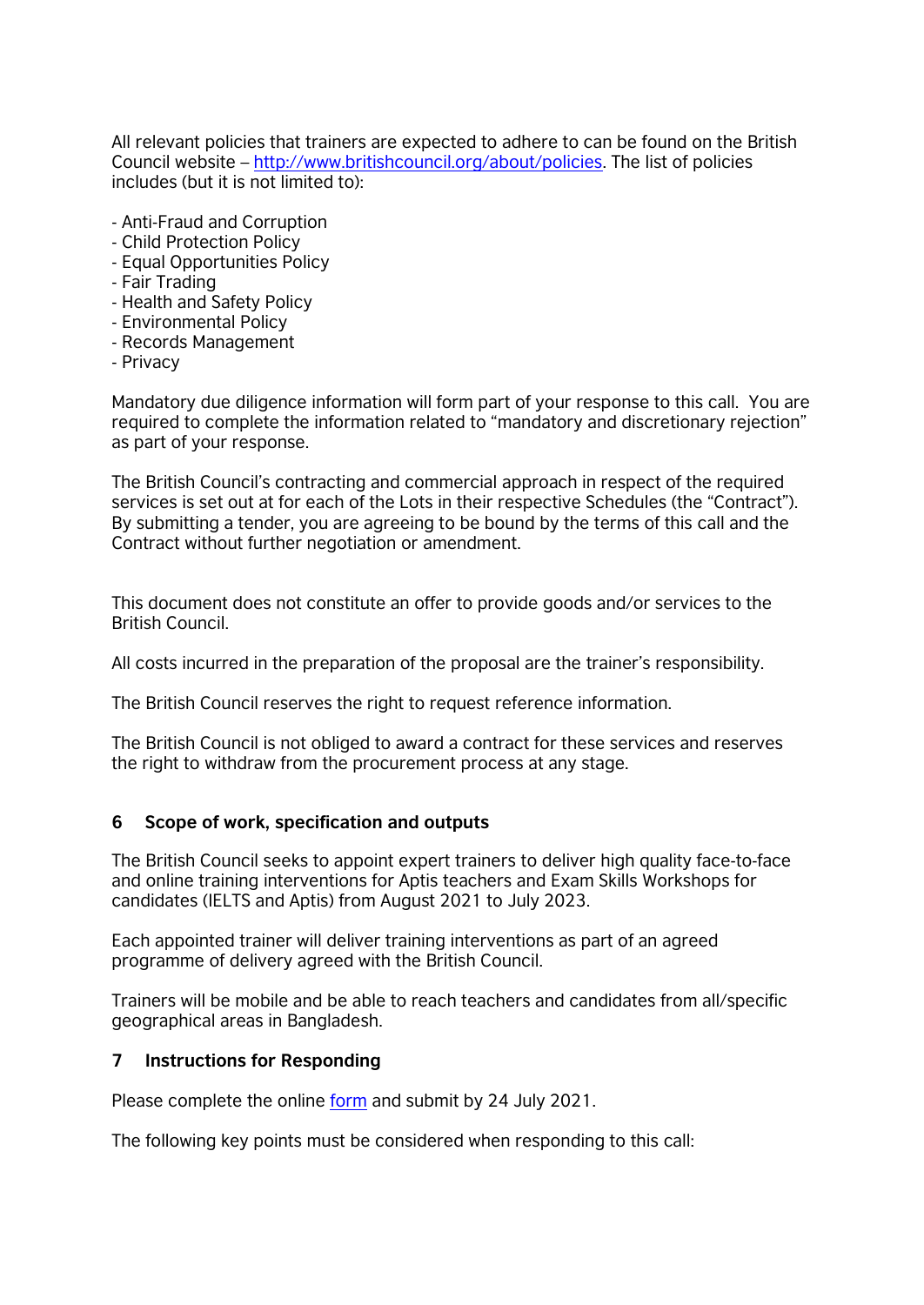- Please ensure that you send your submission in good time to prevent issues with technology – late submissions may not be considered
- Do not submit any additional documentation with your application

# **8 Role Requirements**

| <b>Threshold requirements:</b>                                                                                                |                                                                           |                                    |
|-------------------------------------------------------------------------------------------------------------------------------|---------------------------------------------------------------------------|------------------------------------|
| Passport<br>requirements/ Right to<br>work in country                                                                         | Bangladeshi passport holder or legally entitled to work in<br>Bangladesh. |                                    |
| Direct contact or<br>managing staff working<br>with children?                                                                 | Yes                                                                       |                                    |
| Other important features or requirements of the job<br>Domestic travel, external visits, unsocial hours and weekend work      |                                                                           |                                    |
| <b>Qualifications</b>                                                                                                         |                                                                           |                                    |
| <b>Essential</b>                                                                                                              |                                                                           | <b>Desirable</b>                   |
| <b>CELTA or equivalent</b>                                                                                                    |                                                                           | DFI TA                             |
| Role Specific Knowledge & Experience                                                                                          |                                                                           |                                    |
| <b>Essential</b>                                                                                                              |                                                                           | <b>Desirable</b>                   |
| 2 years' work experience in IELTS<br>Teaching in a reputed<br>organisation<br>Experience in running workshops<br>and webinars |                                                                           | Current or previous IELTS examiner |

Evaluation of submitted applications will be undertaken by an evaluation panel. This will consist of British Council representatives with significant experience and knowledge of the requirements. The qualitative aspects of your response will be evaluated entirely on your response submitted. Evaluation of all submissions will only consider information presented within the response. Any previous experience must be clearly evidenced within the response.

Evaluation will be fair and transparent.

*"The British Council believes that all children have potential and that every child matters everywhere in the world. The British Council affirms the position that all children have the right to be protected from all forms of abuse as set out in article 19, UNCRC, 1989"*